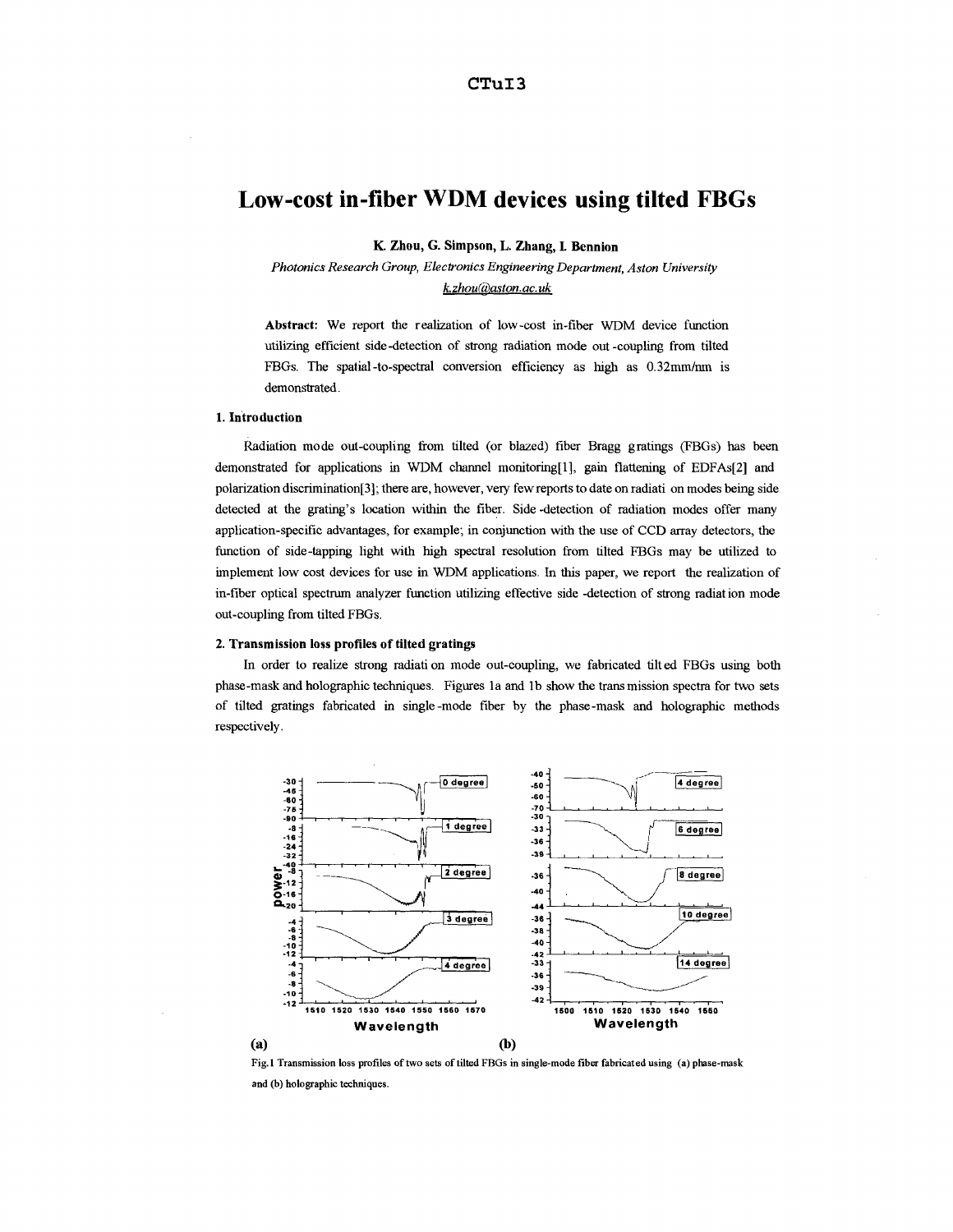## **3. Side-detection**

If radiation mode out-coupling can be detected from the grating's position within the fiber, an optical spectrum analyzer function may be easily realized. This function is **of** enormous utility since it can easily implement low -cost WDM devices for applications in telecommunications and optical sensing. To this end, we have developed a system to detect the out -coupled field created by the radiation modes of tilted gratin gs. Acylindrical lens was used to focus the light on to the detector. The radiation field measurement along x-axis was performed using the set -up sketched in Figure 2a. The light from a tunable laser was launched into fiber. **A** scanning detector mounted on a motorized translation stage was used to measure the spatial distribution of the radiated light side -coupled out from the tilted grating.

Figure 2b shows the measured power distribution along the *x-axis* for different wavelengths. When the wavelength changes, the corresponding focus poi nt on the  $x$ -axis moves, giving a clear spatial-to-spectral relationship. The squared curve in Figure 2c plots the *peak* power position against the wavelength, exhibiting a linear characteristic with a conversion coefficient of 0,17mm/nm. The conversion efficiency as high as 0.32mm/nm was also demonstrated. The top and bottom curves in Figure 2c are the radiation mode out-coupling profiles from side-detection and from end-detection respectively.



**Fig. 2 (a) Schematic diagram of the side-detection system; (b) radiation power distribution measured using the side-detection technique;** (c) **plots** *of* **spatial-to-spectral relationship (squared curve) and radiation mode out-coupling profiles measured using side-detection (top curve) and end-detection (bottom curve) methods.**